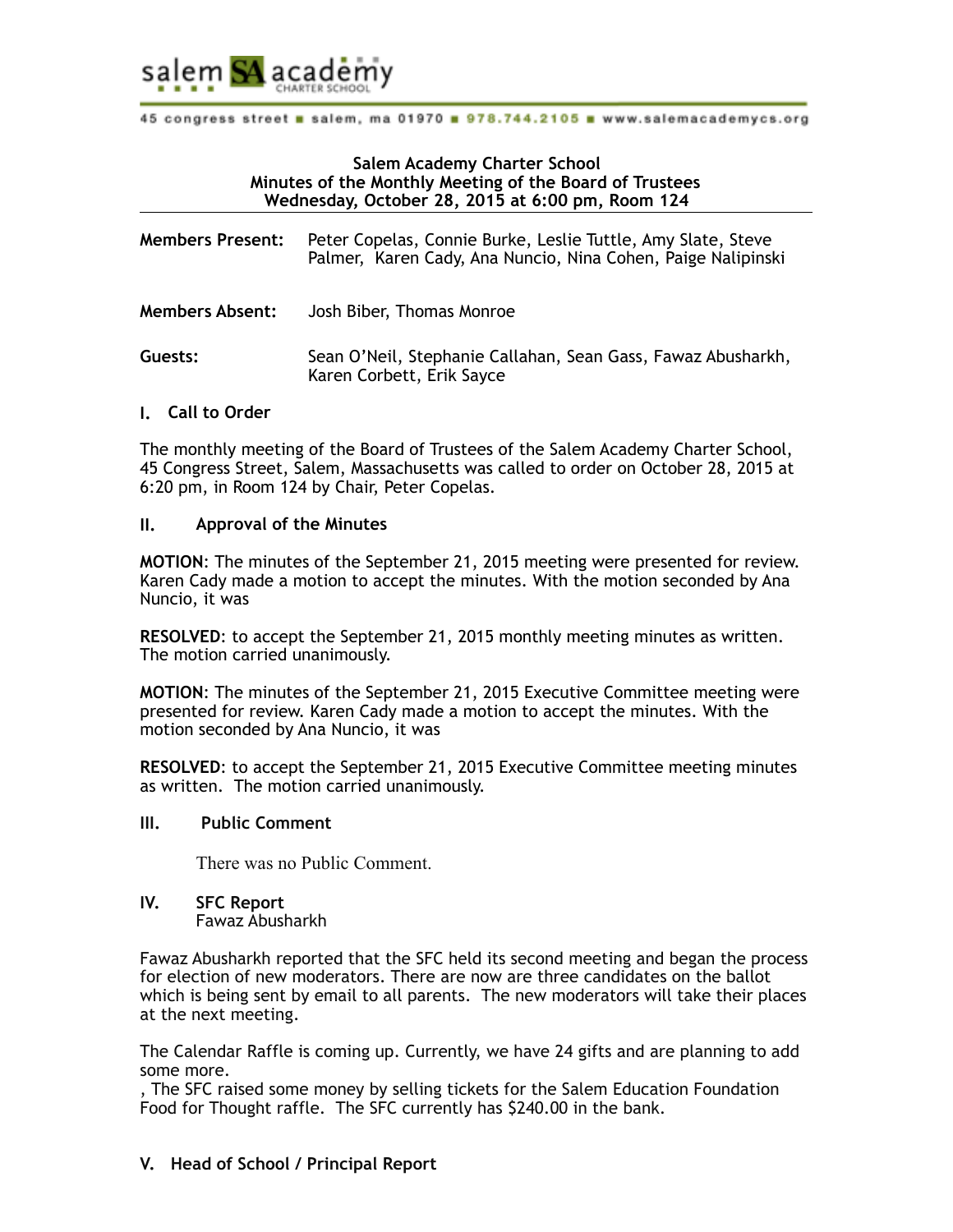

Stephanie Callahan / Sean Gass

### Grading

Sean Gass reported that Quarter I ends on Friday October 30th. The impact of the grading shift will be analyzed and shared with Board of Trustees at the November meeting.

### **Technology**

The school is now using School Brains exclusively. However, a few administrators still have access to all of our historical data in Veraross. So far, we are seeing that School Brains has some great features, however there are some challenges as well. Our attempts at customization have been difficult. Parent access to student assignments and grades is not a function that School Brains currently provides, but we are working to try to implement this feature. The shift to Google Docs has gone well. There has been no internet down time and overall functionality has been great.

### PARRC

The state will release PARRC results next week. We will share those results with the Trustees in November.

### Human Resources

We still have one opening for a Technology teacher. We are continuing to interview candidates for this position.

#### College

Students are well into the process of applying to colleges now. Many scholarships and honors are coming through as well.

#### Professional Development

We are continuing our work on safe and supportive schools, and dedicated our Professional Development to this initiative last Friday. In addition, we are working with Massachusetts Advocates for Children and with Lesley University to plan and implement these practices in more detail. We have also partnered with Harvard Law School, and plan to review and analyze the outcomes of our work over the next two years.

#### MCAS Results

Salem Academy continues to outperform the state and district in Grade 8 science and Grade 10 English Language Arts. For the first time, however, we are not meeting those same standards in math. We are in the process of looking into the decline. However, there is still high growth of 63%.

In Math, 77 % of students performed at the Proficient level, but the overall performance is down 13 %. Over the last two years there has been a decline. We believe that tests now are asking students to do more creative problem solving in their responses, and to therefore comprehend more steps. Our students' content knowledge is very strong, but the deep complex problem solving is a struggle. This is exactly what the Common Core is designed to accomplish, to force higher level and more complex problem solving.

The Science MCAS results showed 67 % of students earned Advanced or Proficient across whole school. These scores far outperform the state.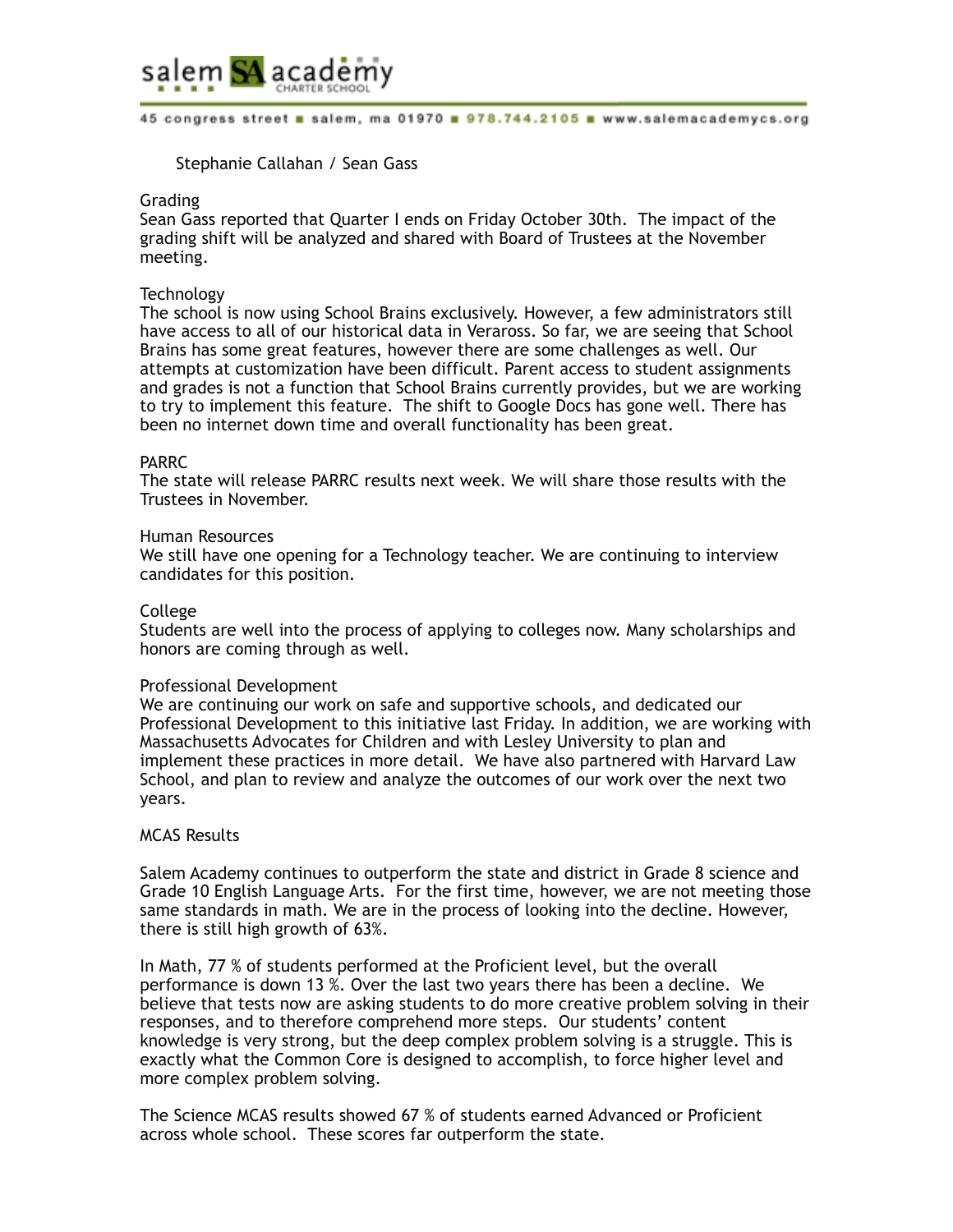

In Grade 9 Biology, there was a slight dip in the Advanced scores. In Grade 8 science, The Advanced and Proficient scores increased.

Overall, we are happy with most of these results and will work with the 10th grade.

Parent-Teacher-Student conferences are beginning next week.

# **VI. Executive Director Report**

Sean O'Neil

**Enrollment** 

We have seen some ups and downs in enrollment recently, especially in the high school. Two families have moved out of state. Currently, our enrollment is at 420 students. This number brings us 6 students lower than our projected enrollment.

Our demographic profile has changed. The students reporting low income status is up to 45% and our students with special education needs has risen to 18%. The numbers of students in our English Language Learners program is stable. The overall number of non-white students is up as well. Our demographics are now even more consistent with our sending districts, Salem.

### School Brains

We have hired a project manager, who is a database specialist, to expedite the transition.

# Charter School Celebration

Salem Academy attended the Charter School Celebration in Boston earlier this month. In addition, a group of parents attended the legislative hearings on Charter Schools at the Statehouse. There are currently two efforts to lift the cap on charter schools. One initiative is legislation filed by the Governor so that 12 new charter schools are given charters each year. However, many legislators and unions are against this legislation. Another group, made up of Boston businesses, is preparing to a ballot initiative to lift the cap on charter schools. There is a rally scheduled to take place on November 18th.

Peter Copelas asked if there is any threat of rollback? Sean O'Neil replied there is not.

The current legislation against charter schools is asking for a 3 year moratorium on new charter schools. It is also asking to re-evaluate the funding formula over those 3 years, and to tighten certification requirements for teachers in charter schools.

Sean O'Neil reported that there was a positive meeting with the new Salem Public Schools Superintendent. She is interested in building a collaborative relationship, even though currently, half of the school committee is against charter schools.

#### Grants.

The Amelia Peabody Foundation has awarded SACS \$35,000 towards our tutoring program, \$20,000 towards our new building, and a \$40,000 challenge grant to leverage gifts from other sources for the new Gym. This is an increase over \$40,000 given to us last year and we are grateful for their continued support.

# **VII. Committee Reports**

A. Finance Committee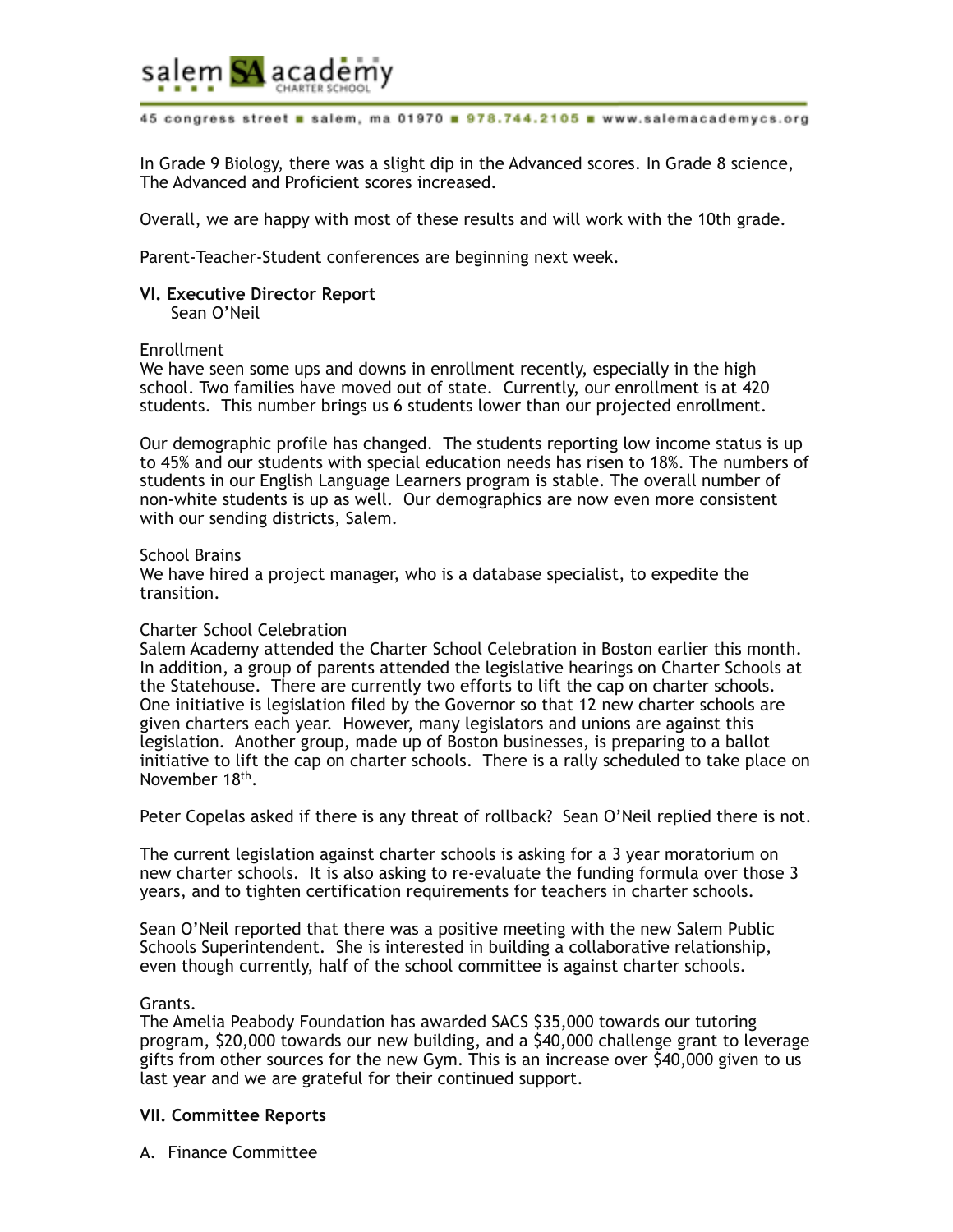

Connie Burke

1. Report of the Auditor FY 2015

The Trustees will need to vote on the Auditor's Report. There were no compliance and control issues in the report. However, the report shows that we don't have a line item for depreciation, which is \$120,000. If this depreciation were reported, we would not have a positive balance of over \$120,000. It would instead show a negative end of year cash flow of \$6,500. The report, therefore, shows an accounting issue that will be evaluated as a negative by the state. While our financial position is improving, our net debt position is deteriorating because we are not funding depreciation.

Connie Burke asked if the Auditors suggested a new process. Sean O'Neil replied that if we were able to fund our depreciation, we would be in a better position to demonstrate our financial security. We aren't providing for our long term depreciation. This issue will become a higher priority. The auditors reported that most of the other charter schools are in stronger financial positions than Salem Academy.

Steve Palmer wondered how many charter schools own their buildings. There are differences on how other schools spend their money than SACS does. Karen Cady asked if we could analyze other charter schools. Peter Copelas added that we do spend a bigger percentage of our budget on facilities than other schools.

Steve Palmer pointed out that overall, the profile looks like consistent growth.

**MOTION**: The 2015FY Auditor's Report was presented for review. Connie Burke made a motion to accept the draft financial statement of the Independent Auditor's Report. With the motion seconded by Leslie Tuttle, it was

**RESOLVED**: to accept the 2015 FY Independent Auditor's Report. The motion carried unanimously.

2. Monthly Financial Statements

Connie Burke reported few changes in the monthly statement, other than tuition is down because of students leaving Salem Academy

C. Facilities Committee Leslie Tuttle

Sean O'Neil, Mark Meche and Peter Copelas met with representatives from Shetland Park to discuss the new building. They are all working on further negotiations. Mark Meche will work with them regarding test boring results so that we will be able to go ahead with the foundation for the building. In addition, an independent civil engineer will look at the Lynch street site to help plan next steps.

D. Development Committee Steve Palmer

Steve Palmer shared that the Capital Campaign has 100% commitment from the Board and is in Phase II, major gifts from individuals to match the Amelia Peabody Grant. Phase III is to approach area foundations and corporations. Phase IV is broad outreach, which will be easier to sell once we have our new facility planned.